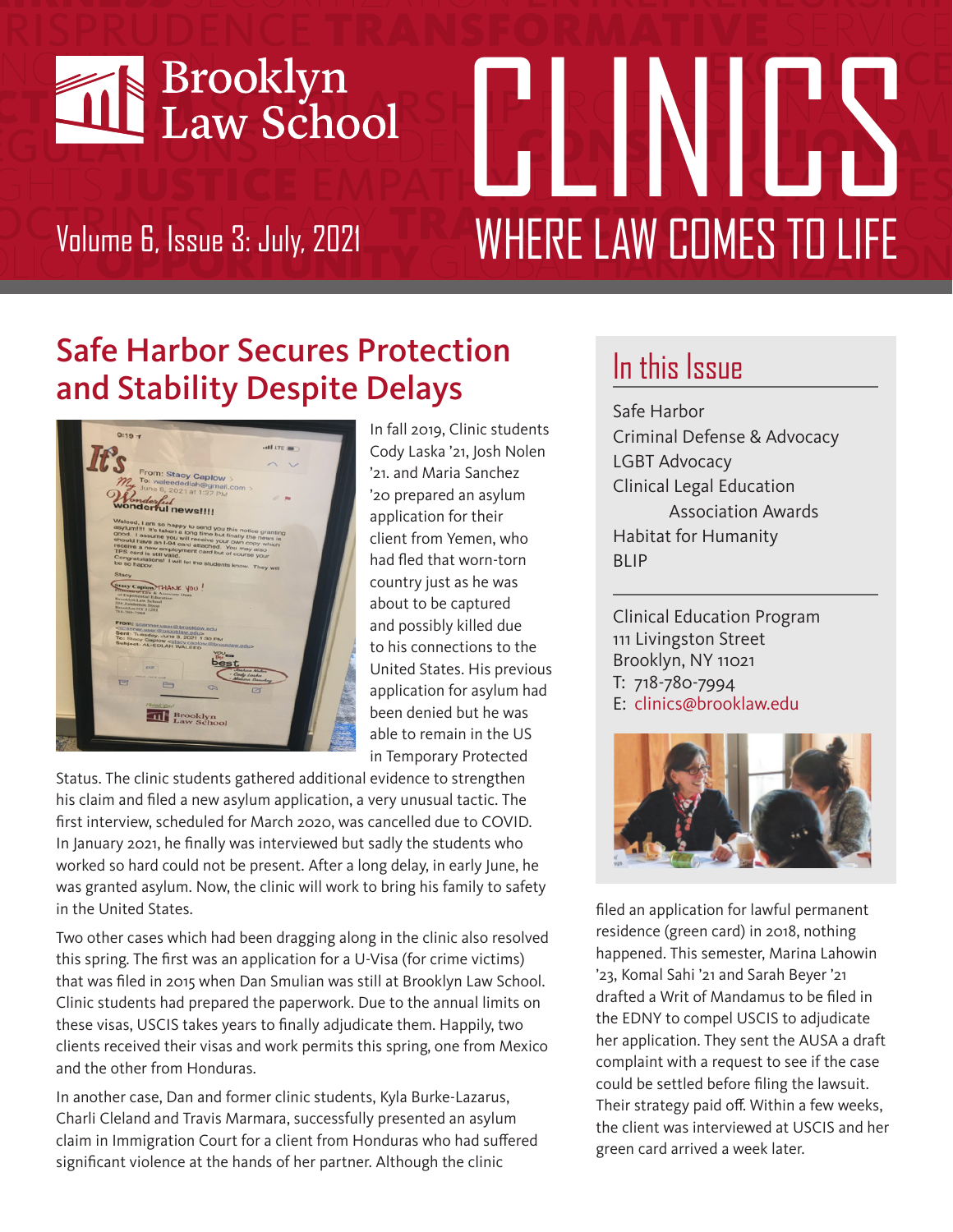#### Fund Raiser Extraordinaire

Kate Mogulescu, Director of the Criminal Defense and Advocacy Clinic launched the Survivors Justice Project last year. This innovative program, taking advantage of the NYS Domestic Violence Survivors Justice Act, has already succeeded in obtaining release or parole eligibility for several clients. The Project has now been recognized by two funders whose generous support will allow the project to expand over the next two years. The Vital Projects Fund awarded \$200,000 and the Tow Foundation awarded \$150,000.

Elizabeth Isaacs, a 2012 graduate of Cardozo Law School, will be joining the clinic as a Fellow in July. Elizabeth worked at the Appeals Bureau of The Legal Aid Society for about seven years after clerking for former New York State Court of Appeals Chief Justice Jonathan Lippman and also taught Appellate Advocacy at Brooklyn Law School for a semester (upon the strong recommendation of former Law School clinician, Ursula Bentele).



*Criminal Defense and Advocacy Clinic*

#### LGBT Advocacy Clinic: Successes on Many Fronts

"Stephanie" worked as an administrative assistant at a hospital. From her very first day at work, Stephanie's co-workers made it clear that they did not approve of her lesbian identity or her masculine gender presentation. Stephanie was subjected to constant verbal abuse and mistreatment by her co-workers and became physically ill because of the workplace harassment she experienced. Eventually she had no choice but to leave her job, even though she and her wife had a newborn son at home. The hospital then fought to deny Stephanie unemployment insurance benefits. Clinic students Beth Potter '20, and Michele Jackson '20 represented Stephanie at an Unemployment Insurance hearing, and she won. The Clinic then helped her sue the hospital and her co-workers, litigating an employment discrimination case in federal District Court. Beth Potter '20, Michele Jackson '20, Ken Lam '20, Megan Adams '20, Amal Alzendani '22, Sheilagh Lichtenfels '21, Andrew Russell '22, and Maya Ureno-Dembar '21 represented Stephanie along with co-counsel Adena Wayne and Anamaria Segura from the New York Legal Assistance Group. After students conducted depositions, Stephanie settled her case and will now receive \$100,000 compensation for the mistreatment she faced.

"Manal" is a non-binary person from Saudi Arabia who identifies as genderqueer and pansexual and uses they/them pronouns. Growing up, Manal was beaten by their father and brothers because they did not conform to the rigid gender expectations for a Saudi person assigned female at birth. Manal was able to get a scholarship to attend university in the U.S. but had to be accompanied by their brother since female-assigned Saudis must have a male guardian's permission to travel or attend school. In the U.S., Manal began to explore their gender and sexuality, which drew swift and violent punishment from their family. Eventually, Manal's siblings lured them back to Saudi Arabia with intent of carrying out an honor killing. Manal escaped death only by agreeing to an arranged marriage to an older male friend of their father's. Fortunately, after they were married Manal's husband granted permission for Manal to return to the U.S. and complete their degree. After Manal's graduation, they came to New York and the LGBT Advocacy Clinic students Jen Hanna '22 and Casey McIntyre '22 helped Manal apply for asylum. Manal was granted asylum in May 2021 and can now live safely in the United States without fear of deportation to Saudi Arabia.

"Felicia" is a transgender woman who fled Mexico after enduring a lifetime of abuse because of her gender identity. Upon arriving in the U.S., she struggled to cope with mental health issues arising from the trauma she had faced, and also endured intimate partner violence. As a result, she was not able to apply for asylum for several years. Many Brooklyn Law School students from the Safe Harbor and LGBT Clinics represented Felicia in applying for asylum and won her case at the New Jersey Asylum Office even though Felicia had missed the one-year filing deadline. After that success, Felicia applied for her green card in 2020 and was recently granted legal permanent residency in the U.S. LGBT Clinic student Laura Horvath-Roa (22) *Professor Kate Mogulescu, Director of the* assisted Felicia in preparing for her green card interview.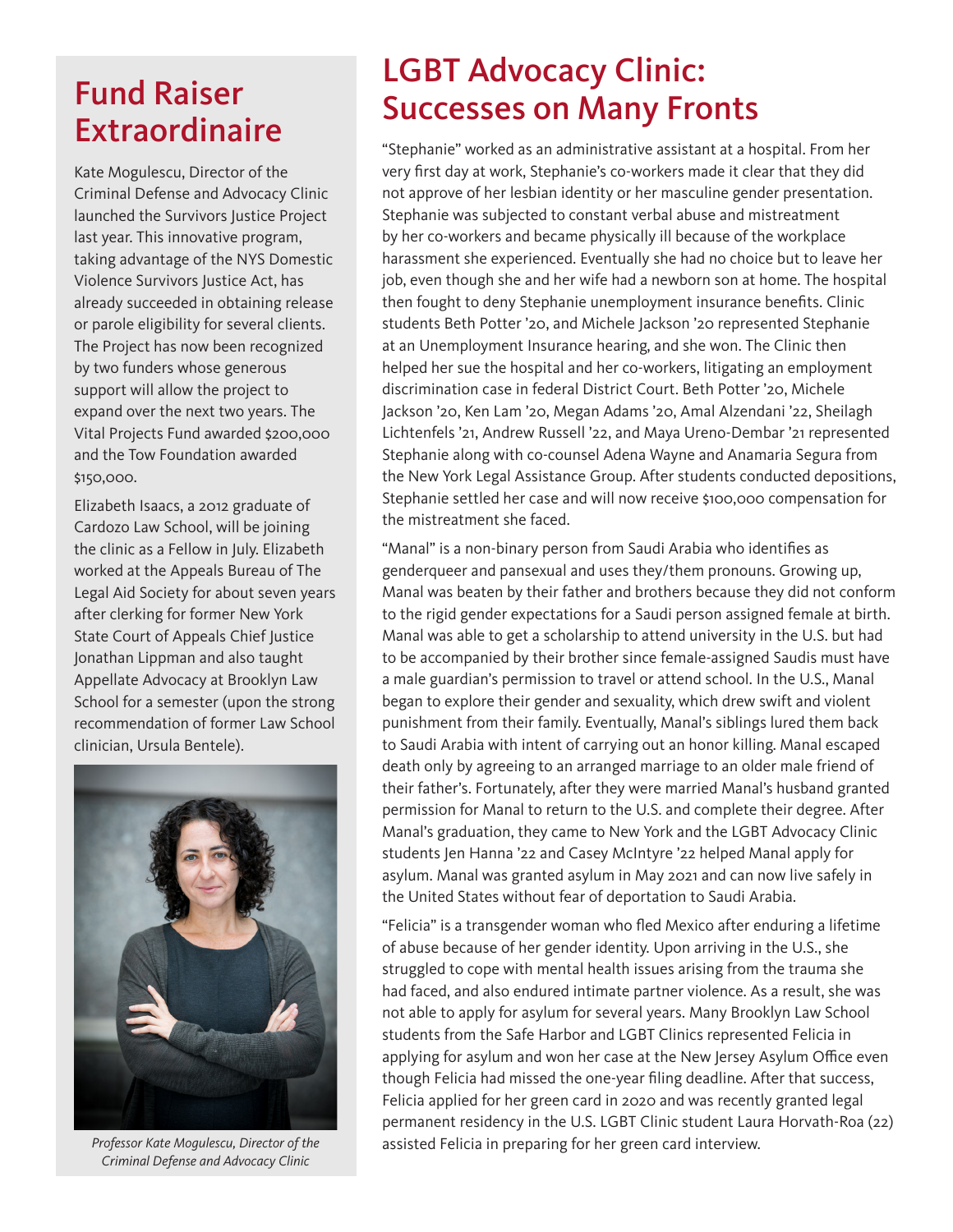# Clinical Legal Education Association Award Winners

Ama Bonsu '21 is the Brooklyn Law School recipient of the Outstanding Externship Student Award conferred by the Clinical Legal Education Association (CLEA) in

recognition of the valuable work that students do in law school externships. The criteria for Outstanding Externship Student include "excellence in the fieldwork component of the externship course determined by the quality of the student's performance in assisting or representing individual or organizational clients," and "excellence in the seminar component of the externship course determined by the quality of the student's thoughtfulness and self-



reflection in exploring the legal, ethical, strategic, and other pertinent issues raised in the externship."

Ama completed four semesters of externship work on behalf of three different field placements during law school, all during the Covid-19 pandemic. She externed with inhouse counsel at a local professional sports team and at two boutique entertainment law firms. Her supervising attorneys uniformly evaluated her at high levels of performance. Ama's colleagues, classmates, and supervisors were consistently impressed by her thoughtfulness and selfreflection in exploring the legal, ethical, and strategic issues raised by the challenges facing her clients.

Patrick Gallagher '20 and Jamie Levitt '21 received the Clinical Legal Education Association's award for their work as teaching assistants in the Pandemic Employment Relief

> Clinic (PERC) during the summer of 2020. The CLEA award recognizes them "for excellence in clinic fieldwork and for exceptionally thoughtful, self-reflective participation in an accompanying clinic seminar, as nominated by the clinical faculty at the Law School.

With 100 registered students, most of whom had just completed their first year, Jamie and Patrick were each responsible for first-line supervision of 50 students working in teams of two, which required them to master the intricacies

of a whole new body of unemployment insurance law. In addition, they managed PERC's social media profile, developed an on-line intake process, and most importantly, provided reassurance and support for students struggling with their first experience acting in the lawyer's role, advising clients in a time of great stress and uncertainty.

Over the course of the summer, PERC served over 700 clients. In their final reflections, students uniformly praised Patrick and Jamie not only for their substantive guidance, but for the patience and understanding as they were thrust into this formative experience. This program would not have been possible without their unstinting commitment and dedication.

#### Habitat for Humanity NYC Honors Professor Debra Bechtel

Habitat for Humanity New York City presented Professor Debra Bechtel, founder and director of the Corporate and Real Estate Clinic, with the Sondra Roach Community Partnership Award at the Habby Awards during a Virtual Habitat House Party in November 2020.

The Habby Awards celebrate volunteers and partners who have made a significant impact throughout the past year. The Sondra Roach Community Partnership Award is presented to a community partner who has shown outstanding commitment to the Habitat NYC mission.

At the Law School, in addition to leading the Corporate and Real Estate Clinic and teaching the Real Estate and Community Development Externship, Bechtel is the deputy director of the Center for Urban Business Entrepreneurship (CUBE).



*Professor Debra Bechtel Founder and director of the Corporate and Real Estate Clinic*